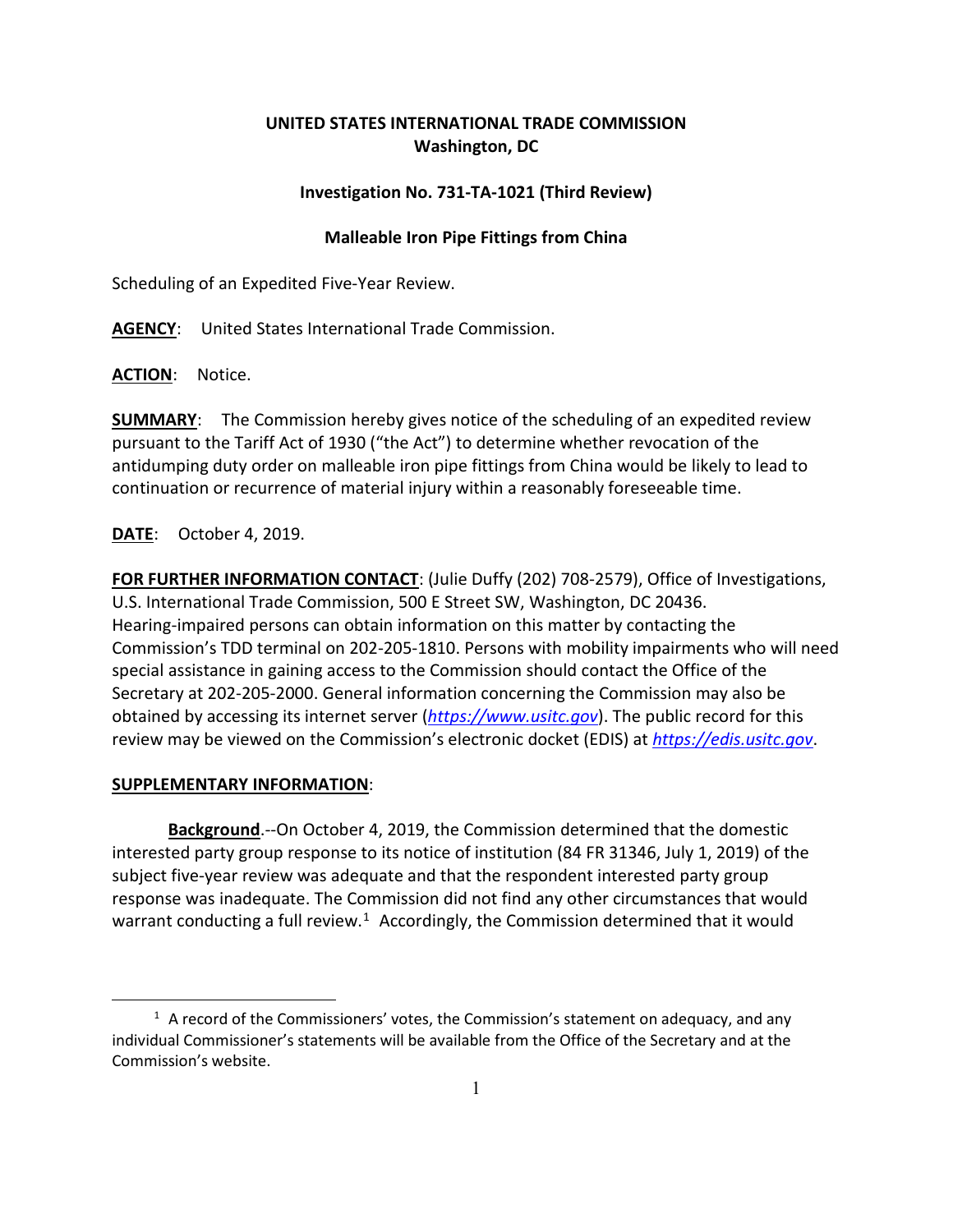conduct an expedited review pursuant to section  $751(c)(3)$  of the Tariff Act of 1930 (19 U.S.C. 1675(c)(3)). [2](#page-1-0)

For further information concerning the conduct of this review and rules of general application, consult the Commission's Rules of Practice and Procedure, part 201, subparts A and B (19 CFR part 201), and part 207, subparts A, D, E, and F (19 CFR part 207).

**Staff report**.--A staff report containing information concerning the subject matter of the review will be placed in the nonpublic record on October 15, 2019, and made available to persons on the Administrative Protective Order service list for this review. A public version will be issued thereafter, pursuant to section 207.62(d)(4) of the Commission's rules.

**Written submissions**.--As provided in section 207.62(d) of the Commission's rules, interested parties that are parties to the review and that have provided individually adequate responses to the notice of institution, $3$  and any party other than an interested party to the review may file written comments with the Secretary on what determination the Commission should reach in the review. Comments are due on or before October 18, 2019 and may not contain new factual information. Any person that is neither a party to the five-year review nor an interested party may submit a brief written statement (which shall not contain any new factual information) pertinent to the review by October 18, 2019. However, should the Department of Commerce ("Commerce") extend the time limit for its completion of the final results of its review, the deadline for comments (which may not contain new factual information) on Commerce's final results is three business days after the issuance of Commerce's results. If comments contain business proprietary information (BPI), they must conform with the requirements of sections 201.6, 207.3, and 207.7 of the Commission's rules. The Commission's rules with respect to filing were revised effective July 25, 2014. *See* 79 FR 35920 (June 25, 2014). The Commission's *Handbook on Filing Procedures*, available on the Commission's website at

[https://www.usitc.gov/documents/handbook\\_on\\_filing\\_procedures.pdf,](https://www.usitc.gov/documents/handbook_on_filing_procedures.pdf) elaborates upon the Commission's procedures with respect to filings.

In accordance with sections 201.16(c) and 207.3 of the rules, each document filed by a party to the review must be served on all other parties to the review (as identified by either the public or BPI service list), and a certificate of service must be timely filed. The Secretary will not accept a document for filing without a certificate of service.

 $\overline{a}$ 

<sup>&</sup>lt;sup>2</sup> Chairman David S. Johanson voted to conduct a full review.

<span id="page-1-1"></span><span id="page-1-0"></span><sup>&</sup>lt;sup>3</sup> The Commission has found the responses submitted by Anvil International, LLC and Ward Manufacturing to be individually adequate. Comments from other interested parties will not be accepted (*see* 19 CFR 207.62(d)(2)).